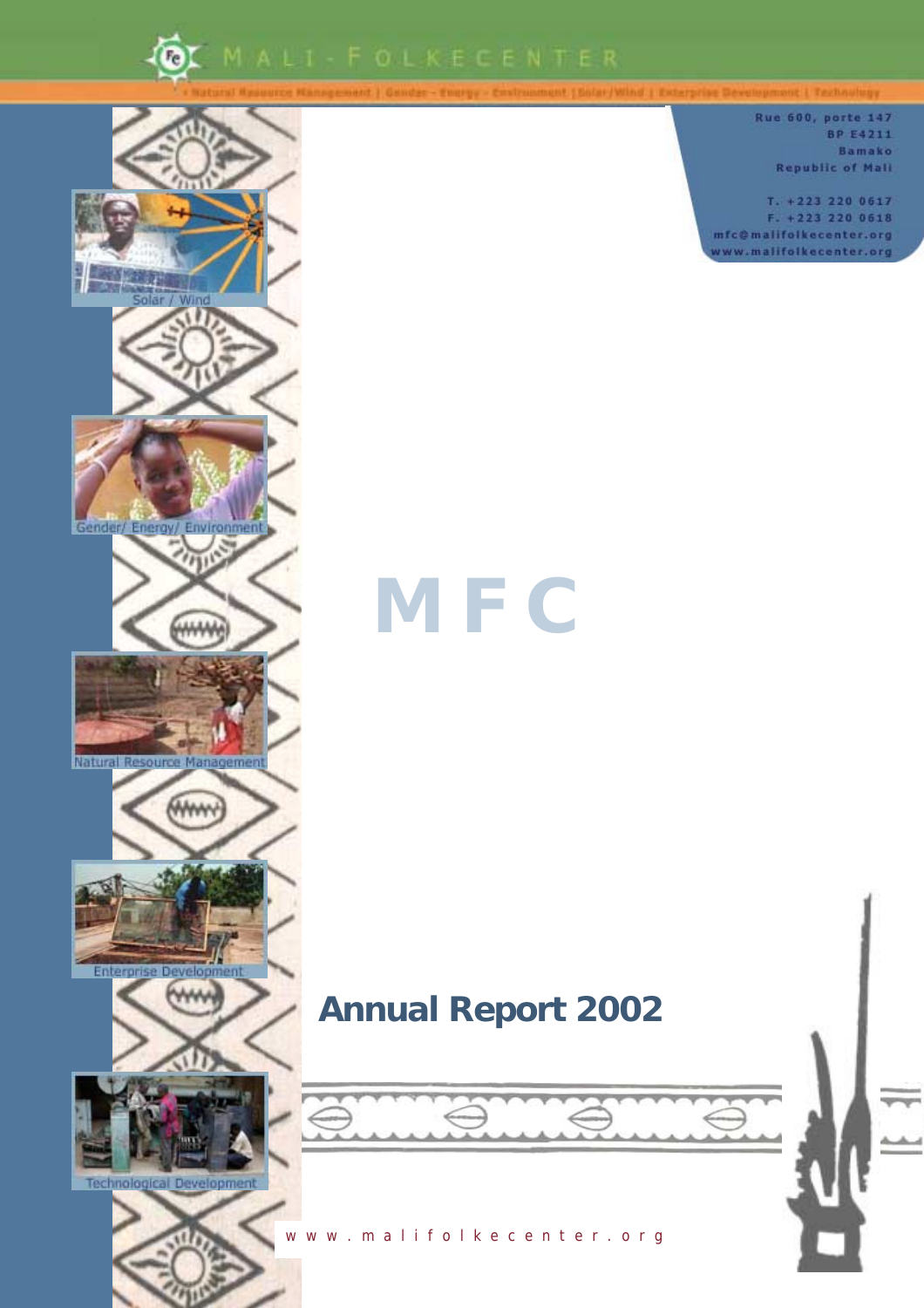

## **Mission statement**

Mali-Folkecenter's mission is to promote the sustainable management of natural resources and the use of these resources to catalyse local economic growth & sustainable development by working in partnership with rural populations and local entrepreneurs.

Activities include: environmental protection, provision of clean energy services to meet the needs of rural and un-served areas using renewable energy technologies, drinking water supply, technology transfer and the training of local technicians, and delivery of enterprise development services for rural companies in the clean energy sector. MFC also participates in energy & environment policy work with the Malian government.

Due to achievements on the ground working with rural and peri-urban populations for sustainable development, Mali-Folkecenter signed a protocol-agreement with the government of Mali through the Ministry for Mines, Energy and Water in October 2000, with a duration of five years.

Mali-Folkecenter (MFC) is a Malian NGO which represents the Danish Folkecenter for Renewable Energy. Mali-Folkecenter's permanent staff consists of Malians and expatriates including: engineers, socio-economists, socio-environmentalists, a sociologist and technicians. This core team is complemented by contractual staff when additional expertise is necessary.

## **Approach**

The Mali-Folkecenter approach to development activities has always been based on grassroots initiatives from the communities concerned, with direct involvement of local people during execution. The emphasis is on comprehensive training of target groups and, where appropriate, creation of maintenance and management committees, in order to facilitate appropriation of activities and build the capacity needed to assure maximum impact in the long term. Priority is also given to use of income generating mechanisms which can ensure profits for operators, local economic growth and provision of funds for maintenance, repairs and continued operation. MFC works with local populations, municipal authorities, government departments, multi-lateral institutions, local & international NGOs and other development partners.

Following the results obtained in the field, Mali-Folkecenter signed a protocol of cooperation with the government of Mali through the Ministry in charge of Energy in 2000.





Mali-Folkecenter's office (left) and team of specialised staff (right).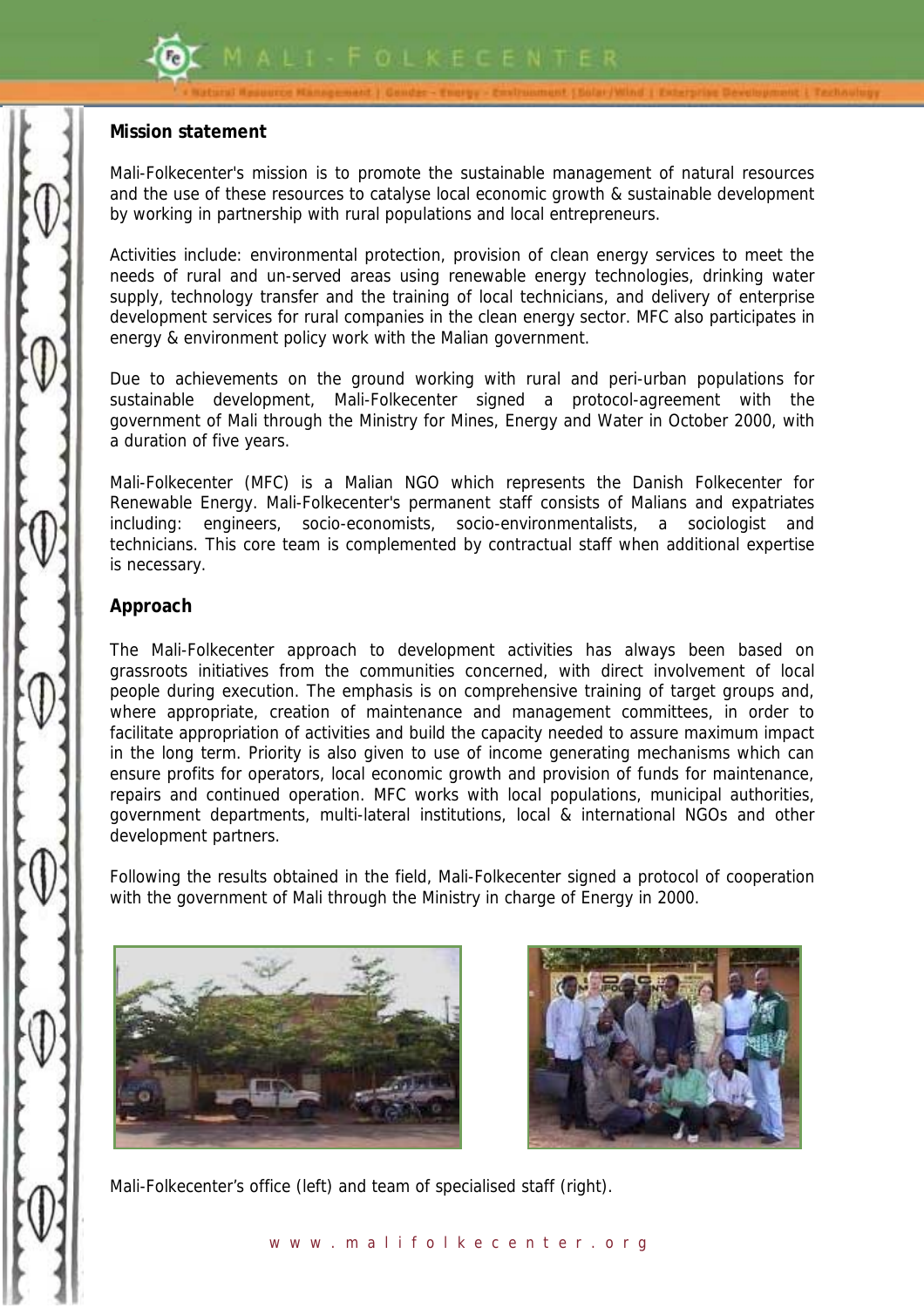

## **2002 – an eventful year for MFC**

This year has seen a restructuring of the NGO in line with strategic objectives relating to future development work. Five departments have been created Solar / Wind Division, Gender / Energy / Environment Division, Natural Resource Management Division, Enterprise Development Division, and the Technological Development Division, each with dedicated personnel and projects in the relevant field. MFC has been represented at international conferences and workshops (including the World Council for Renewable Energy in Berlin, a vehicle conversion workshop at Folkecenter Denmark, the Knowledge Networks for Sustainable Energy in Africa workshop in Ghana, and the information for Africa Climate Technology Transfer launch in Senegal), raising the profile of the organisation on the global scene. Significant efforts have been made to improve communications so as to better present results gained in the field in Mali.



## **Mali-Japan Friendship Association established**

MFC's relation with Japanese environmental NGO Eco-Capital Japan (Director Hideki MATSUMOTO) was reinforced when MFC Director Ibrahim Togola made his second trip to Japan from invitation of Mr. MATSUMOTO. Activities in the field were presented at various seminars, conferences and workshops, and the Mali-Japan Friendship Association was established (initiated by a group of Friends in Japan and coordinated by Mr. Takayuki KAWAMURA), with a mandate to

promote relations between Mali & Japan and to support developmental actions in rural Mali. The **'One rural clinic, One solar system'** concept was launched, and Japanese friends presented MFC with a donation for electrification of rural maternity clinics in Mali. These installations will be made at the end of 2003. MFC gratefully acknowledges the support received from his Japanese friends.



## **Independent MFC web page goes on-line:** [www.malifolkecenter.org](http://www.malifolkecenter.org/)

At the end of December 2002, Mali-Folkecenter's all new web page went on line for the first time. The new site represents the institutional capacity building, which is an ongoing business, and the NGO's structure of 5 departments. The website is constantly being updated, but some sections are incomplete. If you cannot find the information you need, please email [mfc@malifolkecenter.org.](mailto:mfc@malifolkecenter.org)

## **MFC takes leading role in creation of AMPERE – the Malian Association of Renewable Energy & Environmental Protection**

2002 also saw the creation of the Malian Association of Renewable Energy & Environmental Protection by a group of NGOs, private companies, community based organisations (CBOs) and Malian university. AMPERE was initiated by the Director of Mali-Folkecenter, Ibrahim Togola. It is hoped that this body will be able to promote and lobby for key issues on promotion of environmental

protection and Renewable Energy in Mali.

## **International trainees**

Malian Association for Renewable Energy and **Environmental Protection** 

> MFC hosted trainees from the University of Twente in the Netherlands, from Ecuador, from Finland and from Mali, allowing students to get vital hands-on experience of development work in a developing country context. MFC plans to continue to develop partnerships with leading institutions both in the North and in the South to facilitate knowledge transfer, capacity building and training.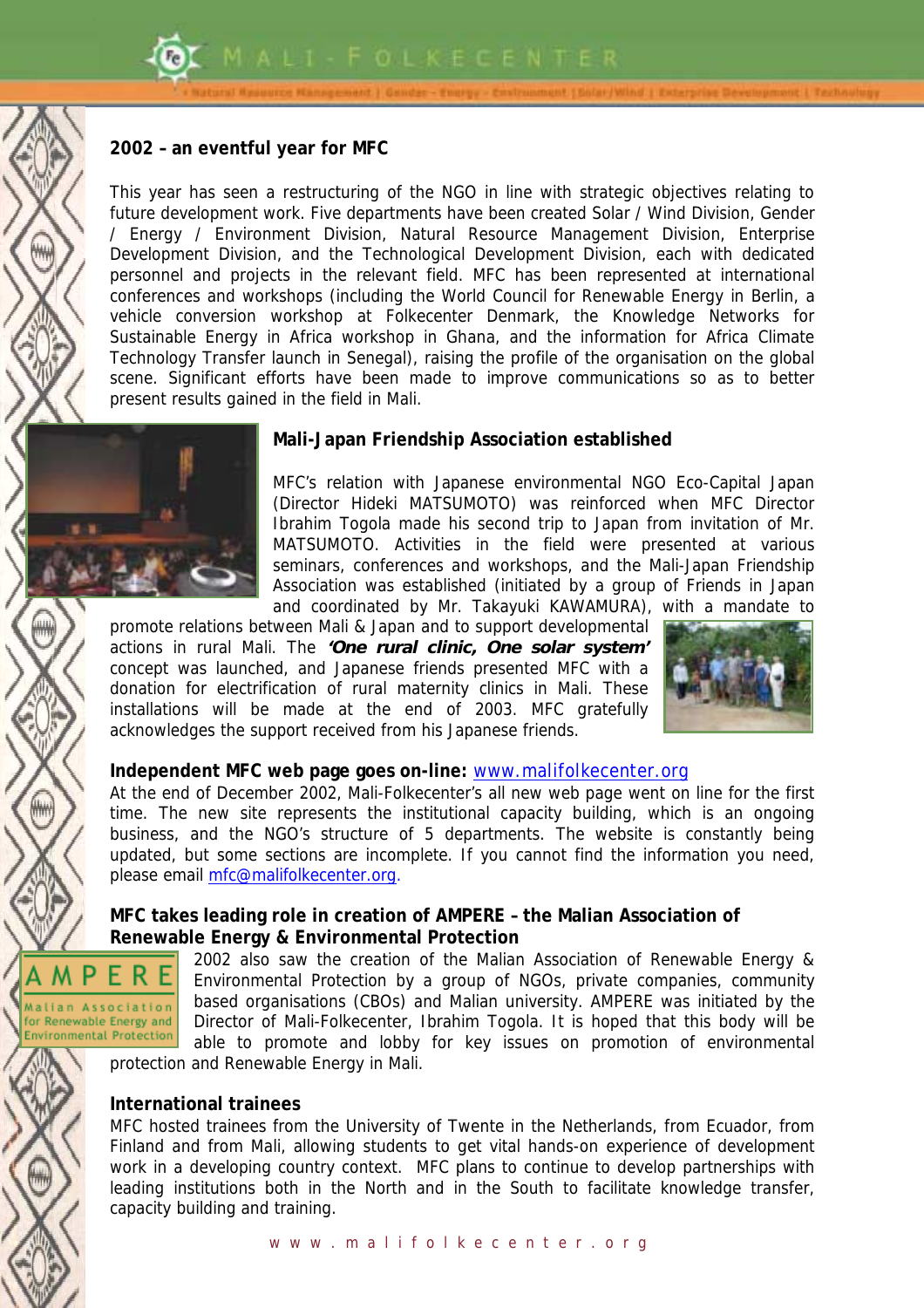## **Solar / Wind Division**

Mali, like other countries of the Sahel, is landlocked, and faces many challenges in the field of energy supply. The energy sector is characterised by dependence on imported fossil fuels (nearly 10% of energy requirements), with the inevitable associated impact on the national trade balance, and high dependence on wood & charcoal, which together meet 90% of energy needs. This unsustainable use of biomass results in deforestation and desertification. Electricity supply is very limited: around 20% of the urban population and less than 1% of the rural population have access to electricity. This can be contrasted with abundant Renewable Energy resources (2500 hours of sunshine per year, insolation of up to 6kWh/m2 per day, wind speeds of 3 – 7 m/s in the north & east of the country). These are decentralised resources which can be exploited by Mali's largely decentralised population. Many areas of Mali will never be on a national electricity grid as population densities are too low to make it profitable, but solar and wind power give the option of generating electricity wherever it is needed.

The Solar/ Wind department works with rural populations to put these natural resources to work. A heavy emphasis is placed on technical training to build local capacity at village level for operation & maintenance of systems installed. Appropriate management structures are identified and developed including income generating mechanisms which fit to the socio-environmental context, as it is essential that systems can generate enough revenue to pay for their maintenance. Only then can the benefits be sustainable. Projects for 2002 were:











## ! **Solar electrification to combat rural exodus (Danida)**

This project, active in 23 villages in Koumantou Municipality, seeks to improve living conditions in rural areas through installation of solar energy systems for water pumping, lighting in schools and public squares, and lighting and refrigeration in clinics. Local technicians are trained for operation and maintenance tasks for long term sustainability. Local government is involved in management.

## ! **Solar electrification of rural clinics (IsF, Government of Rioja, Spain)**

A first project in cooperation with IsF Rioja (Engineers without Borders, a Spanish NGO), to provide solar lighting in maternity clinics, based on experience gained in the frame of the Danida funded project above. A follow up project is currently under discussion. Local technicians are trained for operation and maintenance tasks.

## **Rehabilitation of solar water pumping systems (SEAF Sustainable Energy Advisory Facility, UCCEE – UNEP Collaborating Centre on Energy & Environment)**

This project sought to identify organisational and management problems which act as barriers to sustainability in village solar water pumping systems. In cooperation with DRHE (National Directorate of Hydraulics & Energy) and CNESOLER (National Centre for Renewable Energy).

## ! **Solar-wind hybrid water pumping (GEF Small Grants Program)**

The first project of its kind in Mali (solar wind hybrid), pumped water will be sold for watering livestock, to generate funds necessary for operation and maintenance. Local technicians are trained for operation and maintenance tasks. The project is carried out in cooperation with InterCooperation (Swiss Cooperation) and JEKASY. Results gained in this project could provide the basis for a much larger wind project for northern areas of Mali.

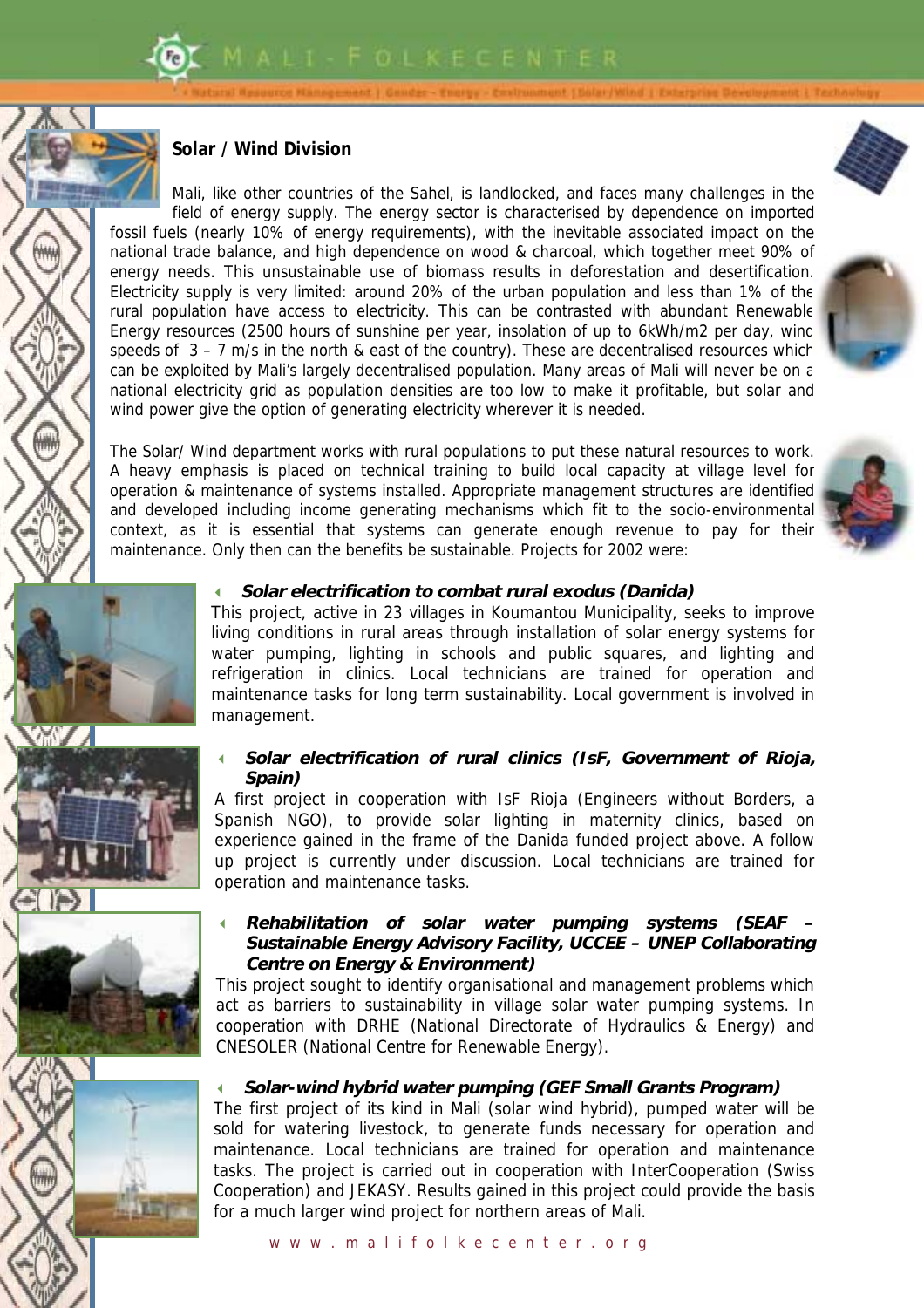



## **Gender / Energy / Environment Division**

In Mali, firewood and charcoal are the most common sources of energy, contributing to about 90 % of all energy use, and over 95% of domestic energy needs. The cities with 25% of the total population are the biggest consumers of firewood and charcoal. This wood is supplied by surrounding countryside.

Firewood and charcoal are also an important source of income for rural women. In Mali, women are traditionally in charge of looking for firewood in the forest to meet the household needs, and when wood and charcoal has become a business, it is still in hands of women. Women are in charge of many household expenses, and wood selling is the most important source of income for a big part of the year. In the areas near to the main roads and in the surroundings of the cities, deforestation has become a big problem due to this wood- business.





The linkage between reduced forest cover and erosion and desertification is not well understood by the population, and generally planting of new trees is not taking place. And even if the problem is understood, it is difficult to deal with, because people don't have any other source of income to substitute the income gained from wood selling, and they don't have skills or capital for starting something new. The Gender / Energy / Environment Division, with its staff of three women, aims to tackle these issues.

## ! **Sinsibéré Project**

This project, carried out in cooperation with the Finnish NGO Dodo and funded by the Finnish Ministry of Foreign Affairs, seeks to address these problems in three municipalities (60 villages) through environmental education, and development of new, more environmentally sustainable income generating activities for rural women. This is done by supporting women's groups to start microcredit schemes and providing training necessary to manage them. Also emphasizing importance of planting new trees and introduction of energy efficient stoves is part of the activities of the department.

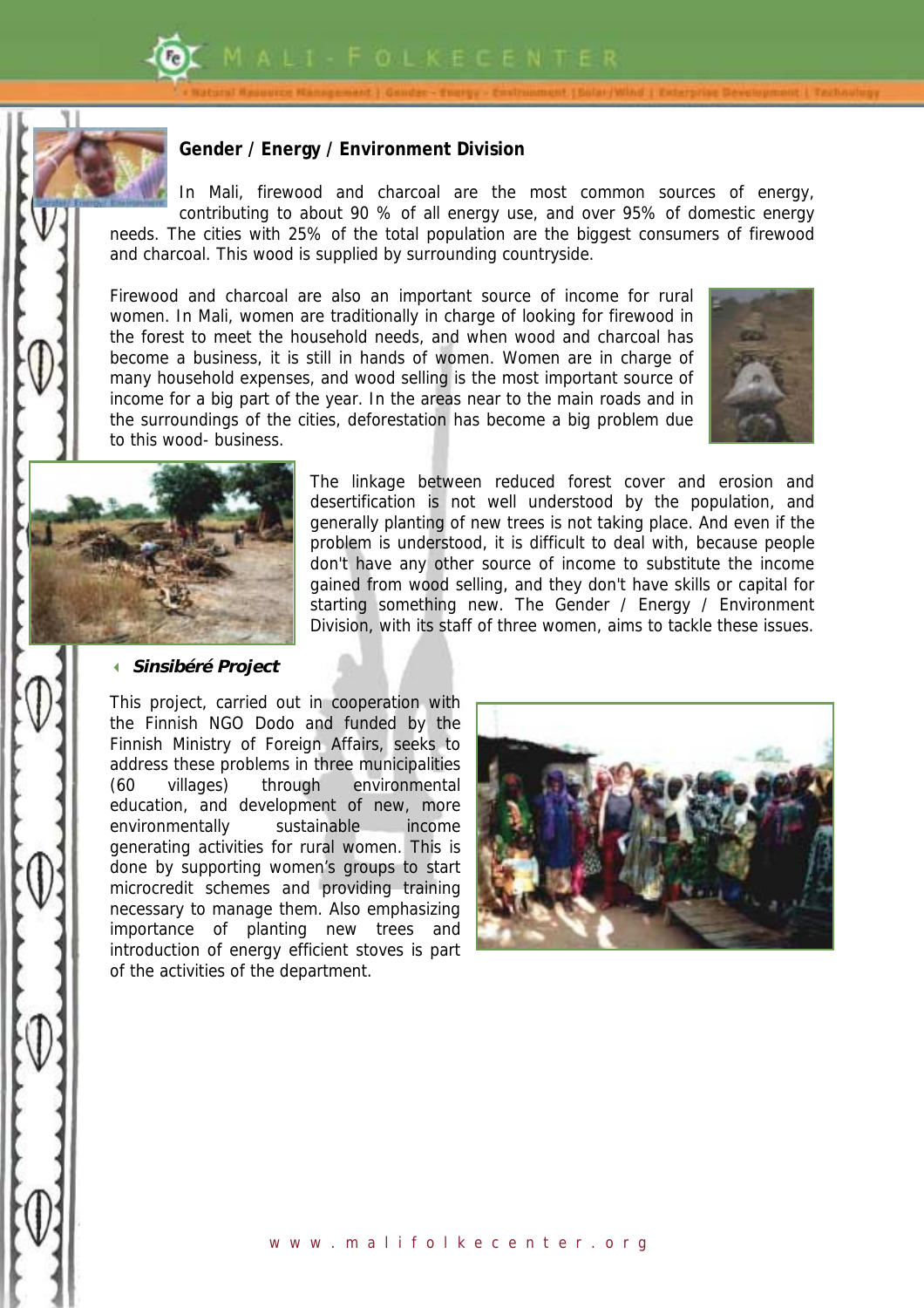



## **Natural Resource Management Division**

This division has a very broad mandate, and past projects in the domain have included such diverse activities as environmental education and planning with local municipality staff (GTZ), domestic biogas for cooking (GEF Small Grants Program), organisational aspects of jatropha fuelled multi-function platforms (UCCEE) and informationeducation-sensitisation. 2002 saw a project in the field of jatropha, which has continued to stimulate international interest in this highly adaptable and highly useful plant:

## ! **Jatropha as a tool to combat desertification, poverty alleviation & provision of clean energy services to rural women (supported by Siemenpuu Foundation, Finland)**

The aim of this project was to promote the jatropha plant in general, with all its benefits in terms of environmental protection, anti-desertification/ anti-deforestation properties, and of course income generating possibilities, either by the traditional soap making process (although forgotten in some zones) or through use as a fuel in multi-function platforms (MFPs).

A great deal of field research was also necessary, working with villagers from Kayes, Sikasso, Koulikoro and Segou to identify jatropha potential in their area, collect data for eventual creation of a jatropha resource map which can help decision makers take informed decisions on the plant.

The project will later install 2 pilot multi-function platforms for women's groups with delegated private management. Thus the real economics of the platforms can be examined and analysed in great detail, and conditions for profitability and feasibility studied.

There is also growing interest in jatropha internationally about its potential as a plant oil fuel and biofuel. MFC's Toyota pick-up has been converted to run on jatropha oil as fuel by ELSBETT company, Germany, with support from the Danish Folkecenter. In the long term, the Natural Resource Management Division predicts jatropha will be used as a fuel for not only stationary engines like MFPs, but for rural tractors and transportation.









The Natural Resource Management Division has also established cooperation with the Finnish Environmental Institute, on projects to study the presence of water hyacinth in the Senegal River. Technicians from the institute have made field trips to Mali, and continued cooperation is planned for 2003 and beyond.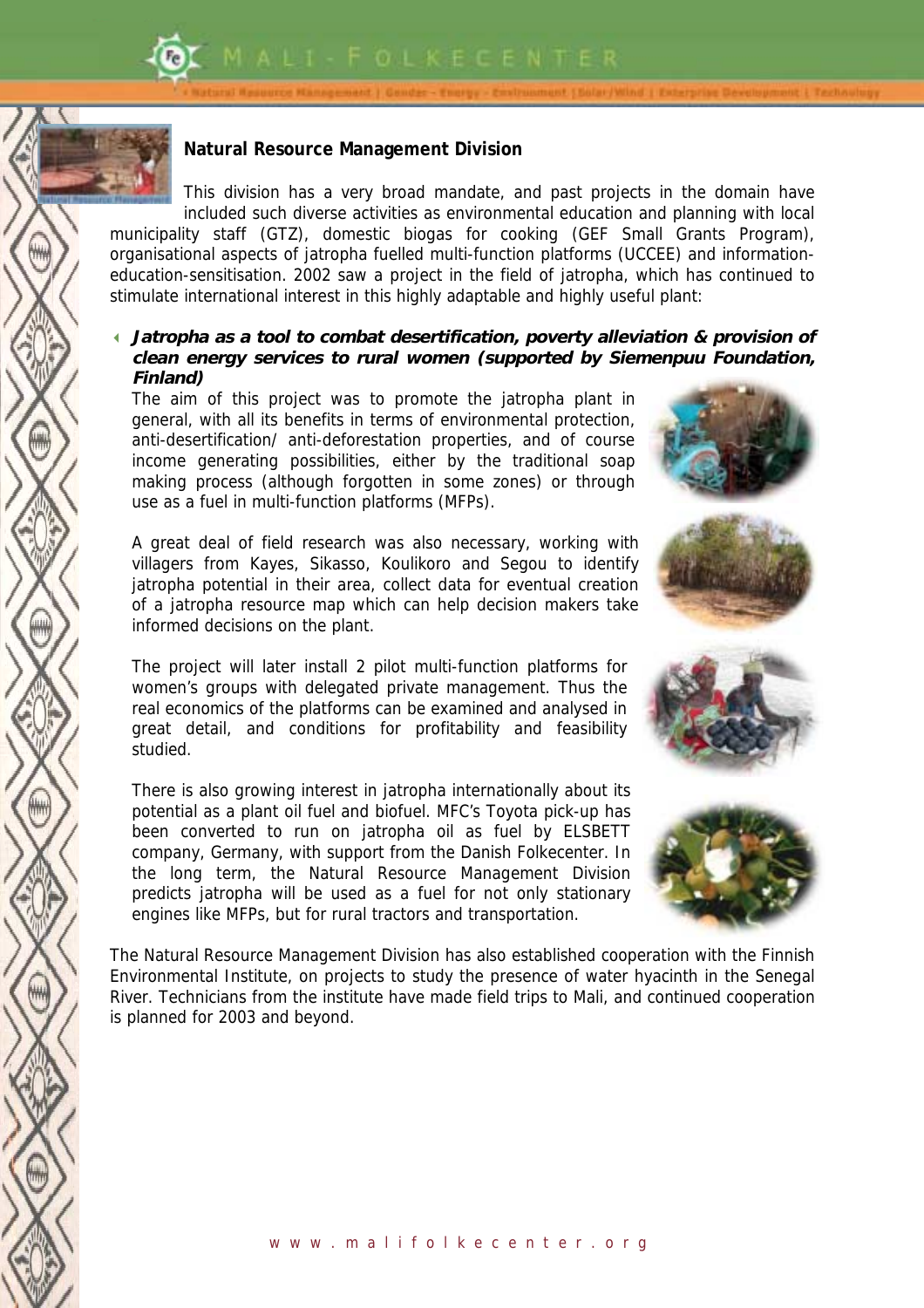

## **Enterprise Development Division**

The enterprise development department is responsible for supporting small and medium sized enterprises in the renewable energy & energy saving sector. This reflects MFC's conviction that sustainable energy enterprises are a key factor (and often a missing link) in the supply of energy services to rural populations.



MFC is the focal point for AREED (African Rural Energy Enterprise Development) in Mali, and the enterprise development department is responsible for activities in the frame of this project. Please visit [www.areed.org](http://www.areed.org/) for more information.

UNEP (the United Nations Environment Programme) initiated the AREED initiative in April 2000. AREED seeks to develop new sustainable energy enterprises that use clean, efficient, and renewable energy technologies to meet energy needs of under-served populations, thereby reducing the environmental and health consequences of existing energy use patterns. The project is coordinated in 5 African countries (Mali, Senegal, Ghana, Tanzania and Zambia) by E+Co, the US energy investment non-profit company.

The AREED approach offers rural energy entrepreneurs a combination of enterprise development services and start-up financing. This integrated financial and technical support allows entrepreneurs to plan and structure their companies in a manner that prepares them for growth and makes eventual investments by mainstream financial partners less risky.

The AREED initiative also works to broaden the skills of organizations involved in the energy and investment sectors to nurture energy entrepreneurs. AREED works with financial institutions to assess the rural energy business sector and integrate it into their portfolios. Opportunities for co-financing are also explored.

## **What AREED has to offer:**



- ! Training and tools to help entrepreneurs start and develop clean energy businesses
- ! Enterprise start-up support in areas such as business planning, structuring and financing
- Seed capital for early stage enterprise development
- Partnerships with banks and NGOs involved in rural energy development

To date, Mali-Folkecenter has provided Enterprise Development Support to many entrepreneurs, and two companies have received loans to help them develop their business: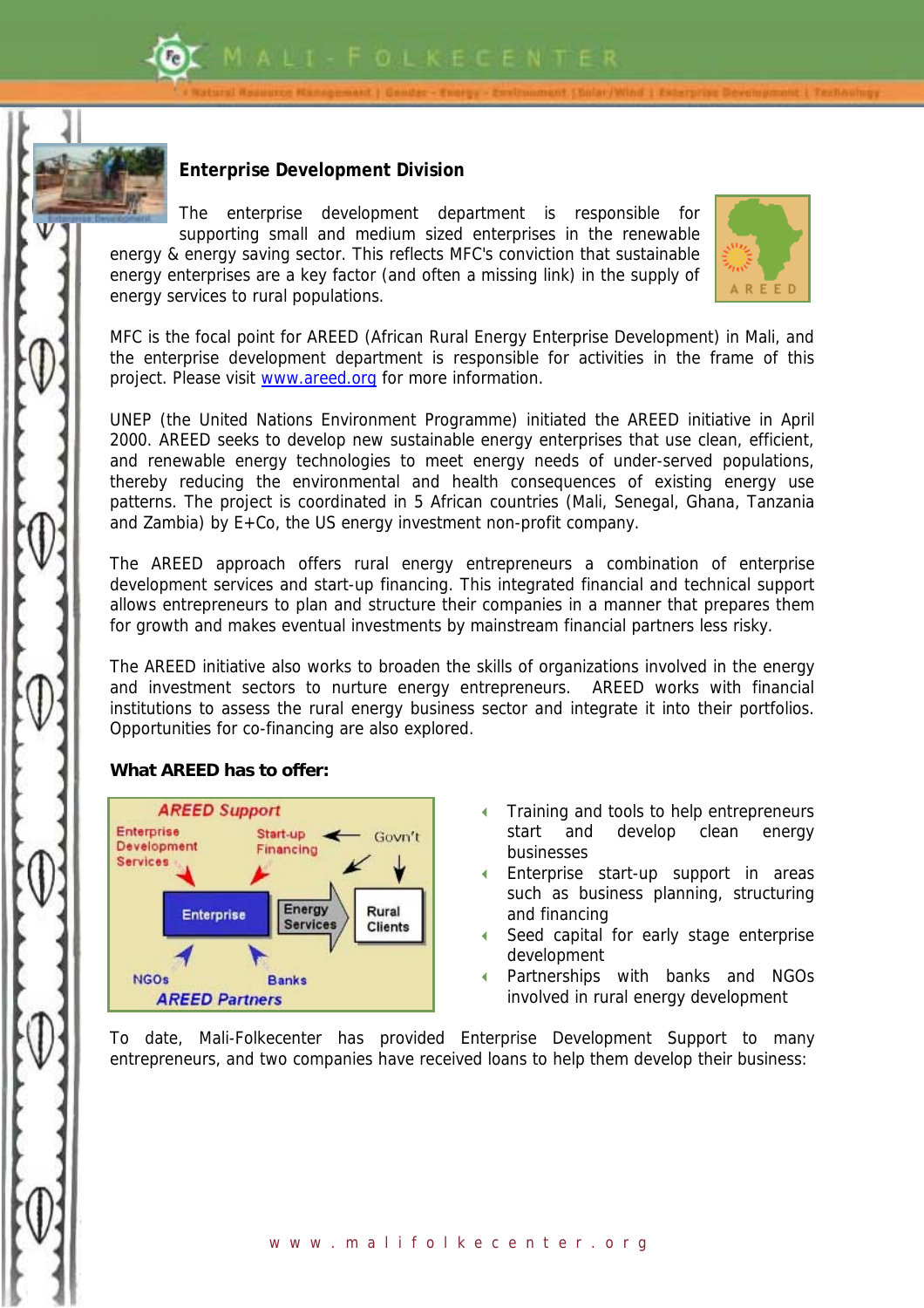

## ! **USISS Unité Semi-Industrielle de Séchage Solaire**



A company producing dried foodstuffs (mangoes, beef, onions etc.) using solar dryers benefited from a loan of approximately 18 000 USD to double capacity, expand and develop markets.

## ! **GIE Bagani**

A groupement d'intérêt économique (small company) which benefited from approximately 15 000 USD to start a small agricultural processing business based on a multifunctional platform using jatropha oil as biofuel. This Renewable Energy fuelled installation provides milling and battery charging services to local people. It is the first privately operated multifunctional platform in Mali.

Mali-Folkecenter will continue to follow these entrepreneurs and to provide support and advice.







## **Technological Development Division**

The technological development department is responsible for all the more technical aspects of

MFC's work. Hence other departments can call on its expertise to assist on technical matters, especially technology transfer issues. The technological development department has played an important role in many projects over recent years, but particular achievements include technology transfer North-South & South-South.



North-South technology transfer was effected in the conversion of MFC's Toyota pick-up (above) to run on jatropha oil instead of diesel, with support from the Danish Folkecenter & Elsbett Technology GMBH.

This Toyota pick-up, work-horse of Mali-Folkecenter, used for implementation of Renewable Energy-fuelled development projects in Malian rural areas, has been converted to run on CO2-neutral plant oil. In a simple procedure taking only 1 day of work, the cars standard 2.8litre diesel engine was converted to run on jatropha oil by an engineer from the German company Elsbett at a workshop in Bamako, Mali. Jatropha is an abundant non-edible plant that flourishes in Mali's dry Sahel conditions.